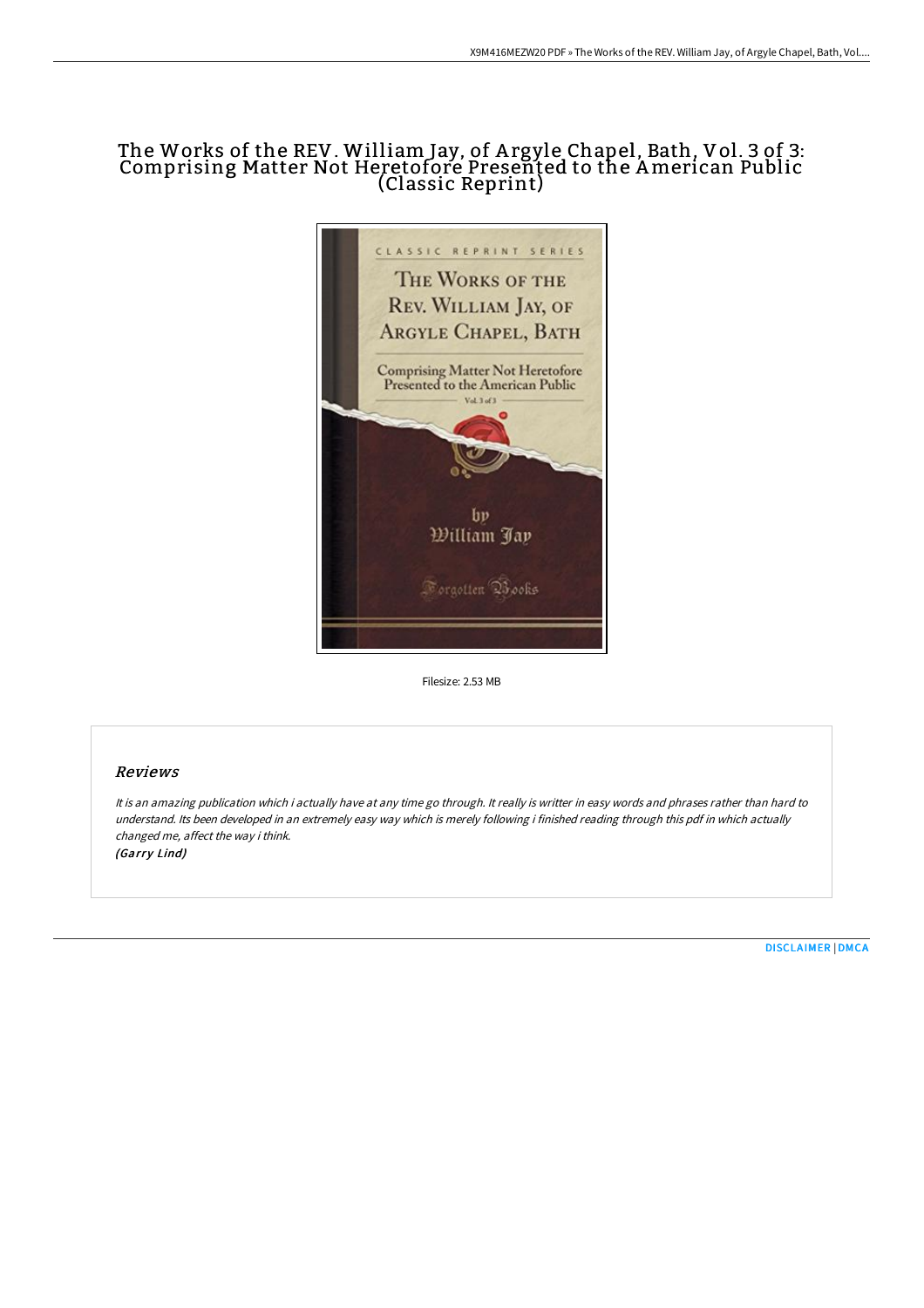### THE WORKS OF THE REV. WILLIAM JAY, OF ARGYLE CHAPEL, BATH, VOL. 3 OF 3: COMPRISING MATTER NOT HERETOFORE PRESENTED TO THE AMERICAN PUBLIC (CLASSIC REPRINT)



To read The Works of the REV. William Jay, of Argyle Chapel, Bath, Vol. 3 of 3: Comprising Matter Not Heretofore Presented to the American Public (Classic Reprint) eBook, you should access the button beneath and save the file or have access to additional information which are highly relevant to THE WORKS OF THE REV. WILLIAM JAY, OF ARGYLE CHAPEL, BATH, VOL. 3 OF 3: COMPRISING MATTER NOT HERETOFORE PRESENTED TO THE AMERICAN PUBLIC (CLASSIC REPRINT) ebook.

Forgotten Books, United States, 2015. Paperback. Book Condition: New. 229 x 152 mm. Language: English . Brand New Book \*\*\*\*\* Print on Demand \*\*\*\*\*.Excerpt from The Works of the Rev. William Jay, of Argyle Chapel, Bath, Vol. 3 of 3: Comprising Matter Not Heretofore Presented to the American Public Mistakes concerning the number of the righteous. Wot ye not what the Scripture saith of Elias? how he maketh intercession to God against Israel; saying, Lord, they have killed thy prophets, and digged down thine altars; and I am left alone, and they seek my life. But what saith the answer of God unto him? I have reserved to myself seven thousand men, who have not bowed the knee to the image of Baal. - Romans xi. 2-4. Who can understand his errors? How numerous, how various, how opposite to each other, are the mistakes of mankind! The lives and the language of many seem to imply a fall persuasion, that there is very little evil in sin - that the difficulties of religion are by no means great - that it is an easy thing to be a Christian - that if there be a hell, few are wicked enough to be turned into it - and that the generality of our fellow-creatures are in a fair way for heaven. This persuasion is as false as it is fatal. Enter ye in at the strait gate: for wide is the gate, and broad is the way, which leadeth to destruction, and many there be which go in thereat: because strait is the gate, and narrow is the way, that leadeth unto life, and few there be that find it. It is possible, however, to fall into another extreme, and to draw an unwarrantable conclusion respecting the decline of religion, and...

Read The Works of the REV. William Jay, of Argyle Chapel, Bath, Vol. 3 of 3: [Comprising](http://techno-pub.tech/the-works-of-the-rev-william-jay-of-argyle-chape.html) Matter Not Heretofore Presented to the American Public (Classic Reprint) Online Download PDF The Works of the REV. William Jay, of Argyle Chapel, Bath, Vol. 3 of 3: [Comprising](http://techno-pub.tech/the-works-of-the-rev-william-jay-of-argyle-chape.html) Matter Not Heretofore Presented to the American Public (Classic Reprint)